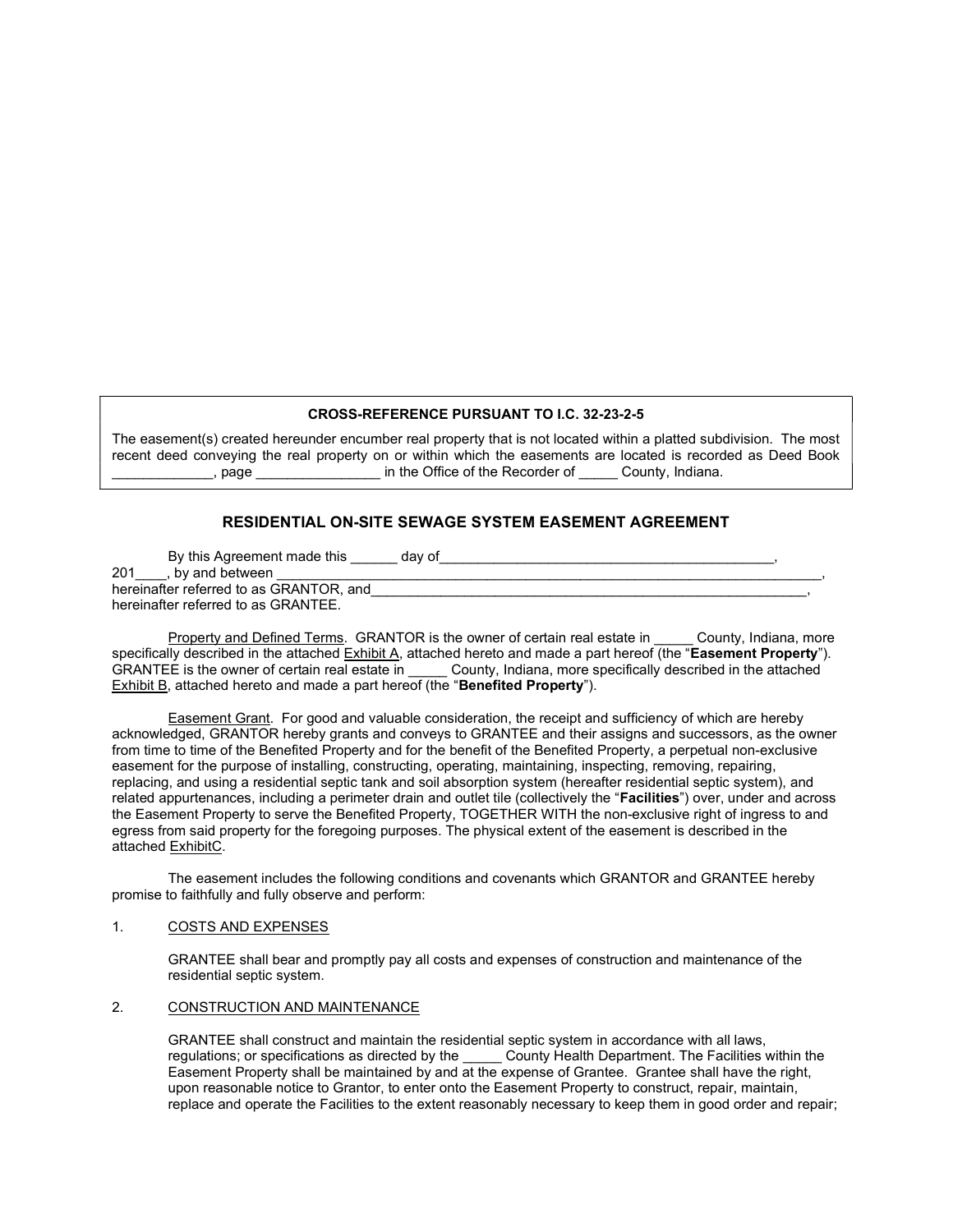provided, however, that Grantee shall use its best efforts to minimize disruption to Grantor's operations or business. Grantee shall promptly restore any portion of the Easement Property disturbed by it to at least as good a condition and appearance as existed prior to commencement of such work. Grantee shall indemnify, defend and hold harmless Grantor from and against any and all claims, liabilities, and expenses (including court costs and attorneys' fees) for injury to or death of persons, damage to property and other loss or damage arising from or in connection with the Facilities or Grantee's use or maintenance of the Easement Property and Facilities as provided herein.

### 3. PRIOR APPROVAL OF PLANS

Prior to the installation and/or alteration of any residential septic system by GRANTEE, plans for said construction and/or alteration shall be submitted to and approved by the \_\_\_\_ County Health Department.

## 4. WORK STANDARDS

All work to be performed by GRANTEE shall be in accordance with plans approved by the County Health Department and shall be completed in a workman-like manner free of claims and liens. Upon completing construction or maintenance of the residential septic system, GRANTEE shall remove all debris and restore the surface of the property as nearly as possible to the condition in which it was at the commencement of such work, including restoration of any survey references or caps which were disturbed or destroyed.

# 5. PROTECTION OF RESIDENTIAL SEPTIC SYSTEM

GRANTOR shall insure that no encroachments shall be made on the easement area, including but not limited to the following: placement of water, power or utility lines in the easement area, including underground sprinkler systems; driving, parking or paving over the easement area; planning or construction of buildings, utility lines or improvements except as permitted by applicable laws or regulations; or using the easement area in any fashion which hinders, disrupts or interferes with the use or proper functioning of the residential septic system. GRANTOR shall at all times have the right to occupy the easement area provided, that use of the easement area by GRANTOR does not in any fashion hinder, disrupt or interfere with the use or proper functioning of the residential septic system.

### 6. ACCESS BY GRANTEE

GRANTEE shall have right of ingress and egress as may from time to time be necessary to insure the proper functioning of the residential septic system. GRANTEE shall exercise its right under this section so as to minimize interference with GRANTORS use of the property.

# 7. NOTICES

GRANTEE shall give GRANTOR written notification of the original construction of the residential septic system at least 15 days prior to the commencement of construction. Notice for any inspection, repair or replacement shall be reasonable under the circumstances.

### 8. SUCCESSOR INTERESTS

This easement shall be binding upon GRANTOR, GRANTEE and their assigns and successors, and the covenants and grants herein contained shall run with the land comprising the Easement Property and the Benefited Property.

## 9. MODIFICATION.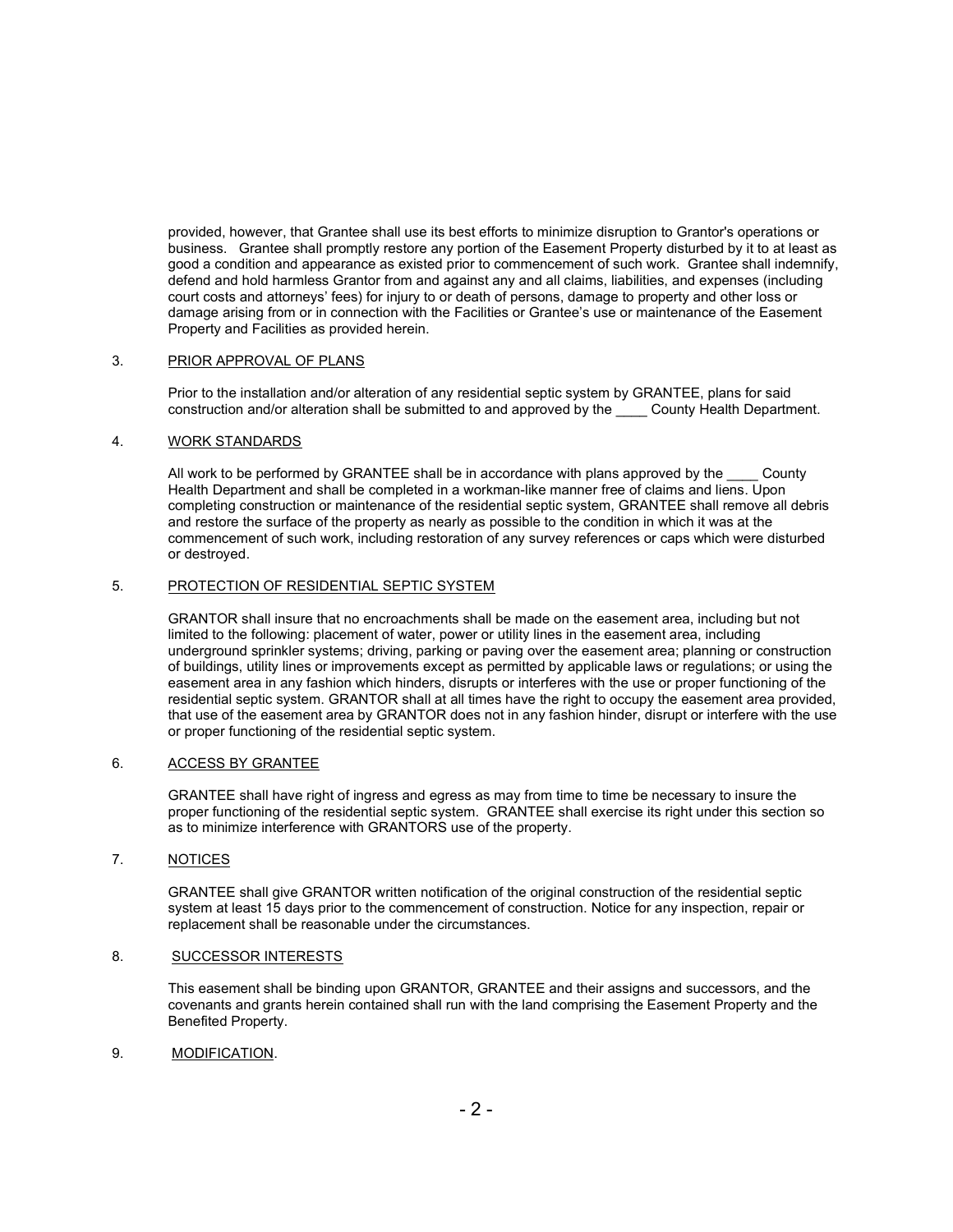This Easement may be terminated, modified, or amended by a writing signed by all of the then owners of the Easement Property and the Benefited Property (or such portion thereof actually served by this Easement), and no agreement or consent of any other persons shall be necessary for such termination, modification, or amendment; provided, however, that if a mortgage lien exists on the Benefited Property, the mortgage lender's consent shall be obtained prior to said modification, termination, or amendment, which consent may not be unreasonably withheld or delayed.

 IN WITNESS WHEREOF, this Agreement has been executed by GRANTOR and GRANTEE as of the date first written above.

| <b>GRANTOR</b>                                                                | <b>DATE</b> | <b>GRANTEE</b>                                                                                      | <b>DATE</b>            |
|-------------------------------------------------------------------------------|-------------|-----------------------------------------------------------------------------------------------------|------------------------|
| <b>GRANTOR</b>                                                                | <b>DATE</b> | <b>GRANTEE</b>                                                                                      | <b>DATE</b>            |
| STATE OF INDIANA<br>SS:<br>COUNTY OF                                          |             |                                                                                                     |                        |
| personally appeared<br>and deed, for the uses and purposes wherein mentioned. |             | On _____________________, before me the undersigned Notary Public in and for said county and state, | (each) over the age of |
|                                                                               |             | IN WITNESS WHEREOF, I have hereunto subscribed my name and affixed my official seal.                |                        |
| My Commission Expires:                                                        |             | Notary Public<br>Notary's printed or typed name<br>Residing in ________ County, IN                  |                        |
| <b>STATE OF INDIANA</b><br>COUNTY OF                                          | SS:         |                                                                                                     |                        |
| On<br>personally appeared                                                     |             | , before me the undersigned Notary Public in and for said county and state,                         | (each) over the age of |